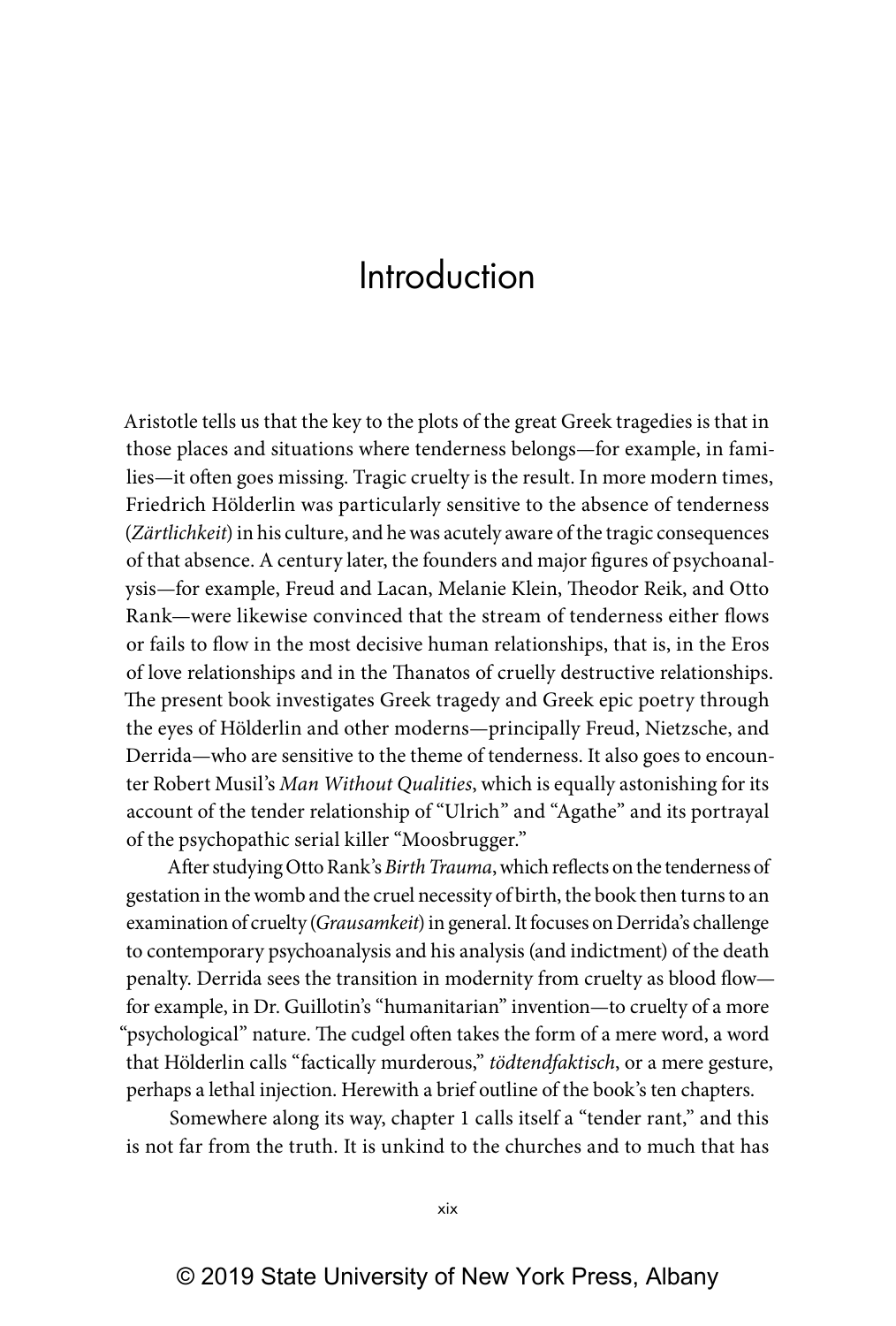informed our Western culture, but for the sake of nothing more outrageous than "tenderness." The chapter begins with Aristotle's *Poetics*. It argues that for Aristotle the essence of a tragic "household" is the absence of φιλία, which is family feeling, kinship, friendship, and love. The skilled tragedian goes in search of those households where tenderness has vanished; the horrors that take place in them, the cudgelings and counter- cudgelings, arise from the absence of tenderness. The chapter then turns to Friedrich Hölderlin (1770–1843), who in an early essay searches for the essence of community. He finds it in what he calls "the more tender relations," *die zärtlicheren Verhältnisse,* without telling us exactly which relations he means. (An excursus on the German words *zart, zärtlich,* and *Zärtlichkeit* tries to uncover the meaning of this word group, which is somewhere between the English words "tender" and "delicate.") In any case, Hölderlin's insistence on the importance of tenderness is vital to my chapter and to the entire book. Finally, the chapter turns to Freud's essays on "lovelife," which I write as one word, imitating the German *Liebesleben*. The guiding thread of Freud's "Three Contributions to a Theory of Lovelife" is the difficulty of uniting the two "streams" of tenderness and erotic excitement that a viable lovelife needs—sensual thrills and chills combined with feelings of profound tenderness. One of the most surprising aspects of Freud's theories, and one that tends to subvert the famous Oedipus Complex, is his idea that children boys included—often feel the intense need to express tenderness toward the father, no matter how competitive or conflicted their relationship has been. My "tender rant," which has a very wide range, from Aristotle through Luce Irigaray, closes with the utopian thought that our own time—lurching to the right and gripping the cudgel ever more desperately—is in need of a new mythology of tenderness, whereby the word *mythology* is not meant as a derogation.

Chapter 2 takes us back to one of the oldest documents in our literature— Homer's *Iliad*. It asks whether even on the battlefield beneath the walls of Troy something like tenderness can be espied, and it answers, yes, precisely in the figure of the wrathful Achilles. On the basis of several texts by Hölderlin, it argues that *Zärtlichkeit* characterizes the great Achaean warrior with regard to several other personages in the epic: Priam, who begs for the release of his son's mangled body, and receives it; Patroclus, whose death brings Achilles at long last out of his tent and out of his sulk; and Briseïs, the "prize" who is taken from him by Agamemnon, thus precipitating Achilles's wrath and the epic *Iliad* as a whole. Even though one cannot deny the power of κῦδος ("glory" or "fame") in the Mycenaean Age, Hölderlin may be right to see in Achilles's volatile character a dominant strand of tenderness.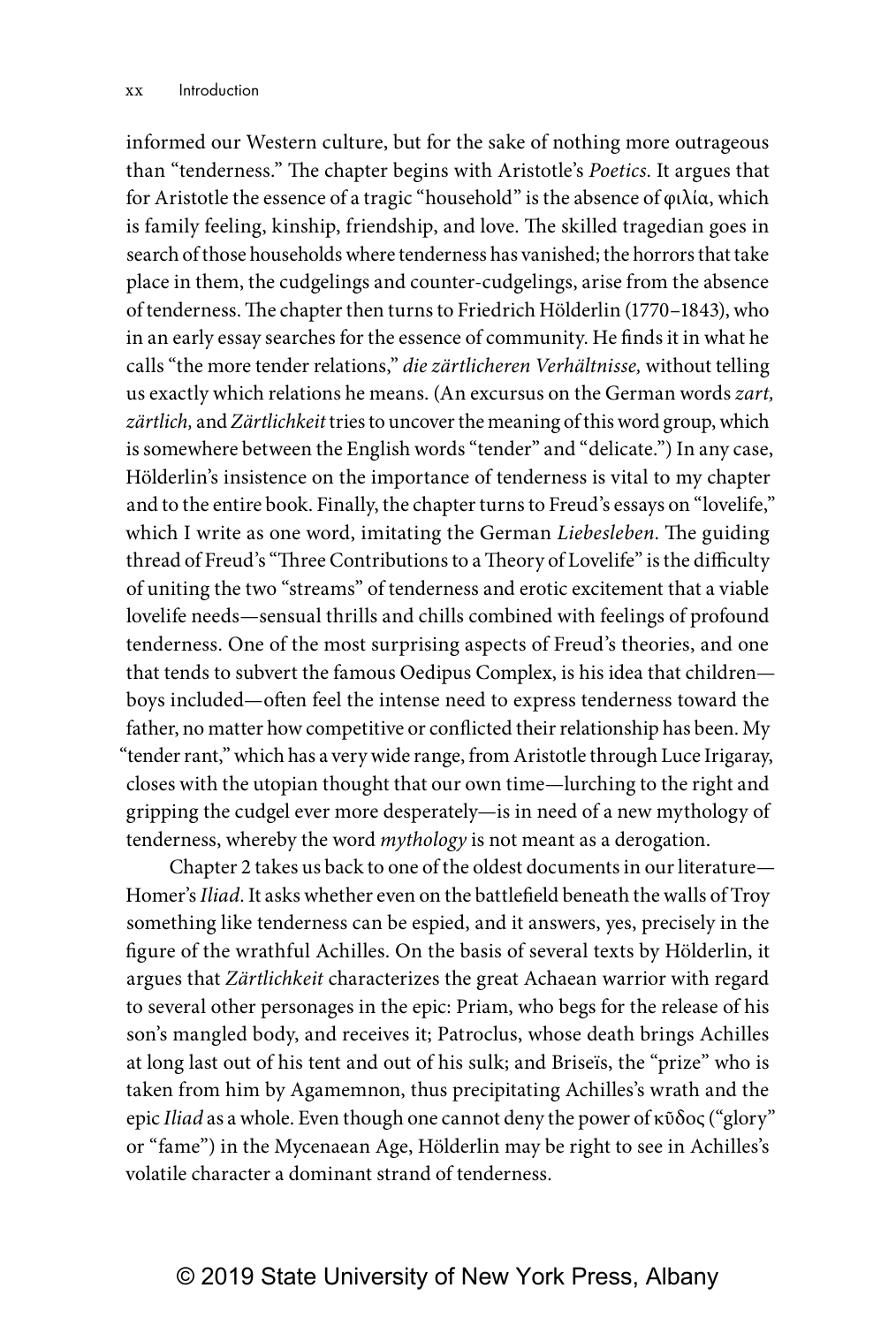Nor is such tenderness missing from the Classical Age of Athens, the age of Sophocles's *Antigone*. Chapter 3 reads the play in an admittedly unfamiliar way. Usually the figure of Antigone is celebrated very much in the way that Hegel celebrates her, namely, as a staunch representative of the Penates, the family gods, a woman who challenges patriarchy by insisting on the burial of her brother Polyneices and who then goes bravely to her death defending the law of the family. For the first third of the play such a reading is tenable, but not for what happens after the choral song in dubious praise of Eros is sung. For from that point on, clearly, Antigone grows younger and more tender; by the time she stumbles toward her tomb she is a mere child, and once in the tomb she is almost a fetus, one that will be stillborn. Jacques Lacan is not off the mark when he says that Antigone is the perfect image of the destructionand-death drives turned against the self. Her entire Eros aims at Death, and achieves it. However, as the old men of Thebes who form the chorus see and say, she is in the end a child, tender and vulnerable. She is, after all, the child of her paternal grandmother and her eldest brother, one of those children who, used and abused by the gods, should not have been. Sophocles's *Antigone*, in other words, is a tragedy, not a manifesto.

The figure of Antigone emerges again in chapter 4, which takes us from antiquity to modernity. She emerges as the only woman Hegel can accept without reservations, that is, a girl who dies before reaching maturity and before hearing the marriage song. Hegel contrasts her with a woman he fears and despises, the eponymous heroine of Friedrich Schlegel's *Lucinde*. Yet Hegel hates the author of the novel even more than the woman it is about. Friedrich Schlegel stands for all the things Hegel feels are wrong with his times: the novel pretends to adopt "the form of reflection," but it is all sophistry, and its sophistry is that of a lascivious male who seduces a mere maid and so destroys her honor. For whereas a man has other fields in which his honor is at stake, the woman, if she does not die at puberty, has only marriage and the family as her rescue.

And yet. There is something in the sensuality of the lovers—Lucinde and Julius—that threatens Hegel's philosophy of spirit. One might even be tempted to say that it is precisely the tenderness of their caresses that troubles him, as though their illicit love (for they scorn the idea of marriage) threatens not only family law and civil society but also the very system of rational philosophy. The illicit lovers are obviously spirited in their lovemaking, and Schlegel's writing too is spirited: the lovers give themselves over to one another, and the writer who celebrates them surrenders himself utterly to his text. Hegel has to worry about the implications of these surrenders for the spirit on which his entire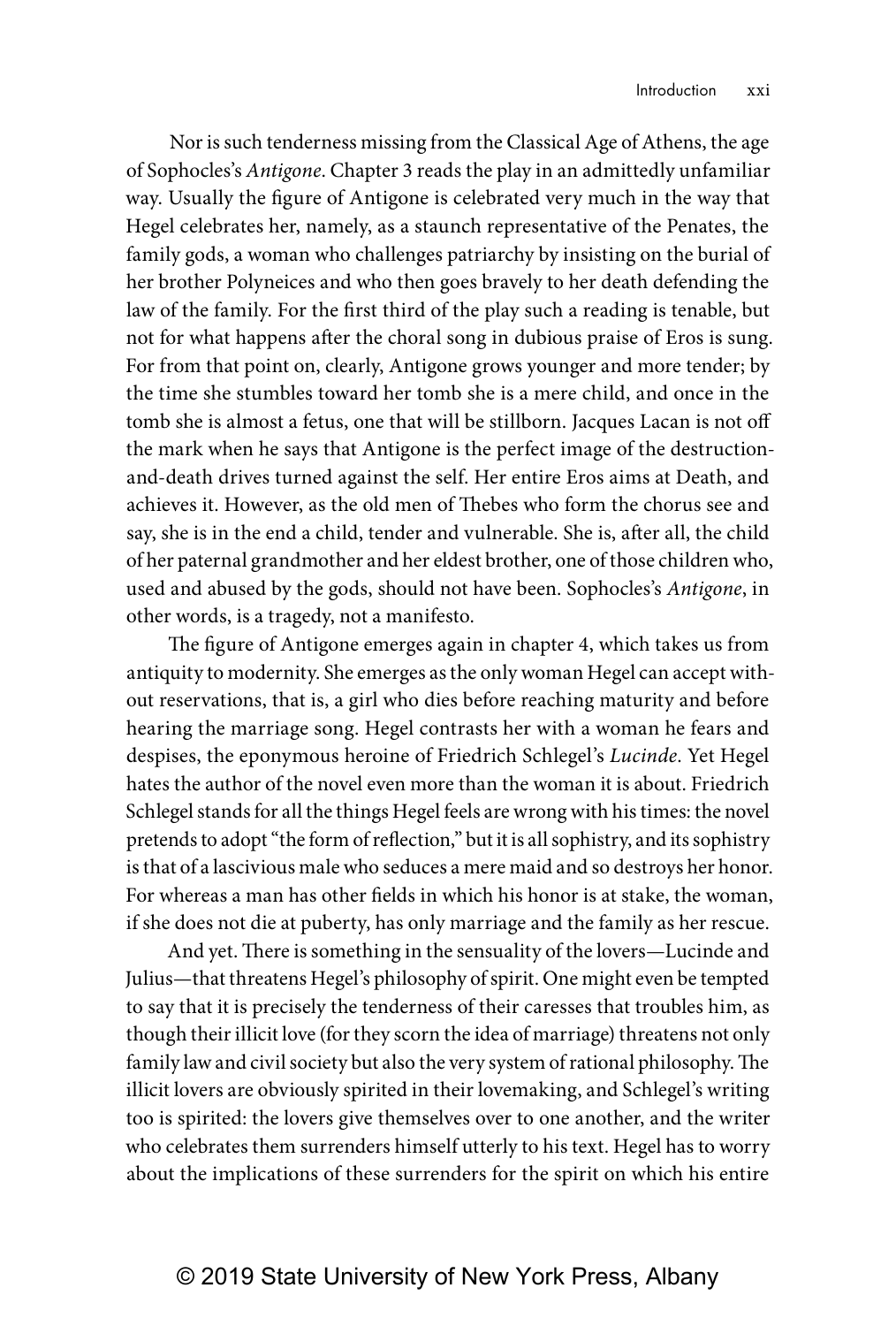system depends. For there is a hint in his *Phenomenology of Spirit* that the phenomenologist too has to surrender to the phenomena in order to come to know them; the phenomenologist must give himself or herself over to the very "sake" of thinking, and such *Hingebung* is more than reminiscent of what lovers do—even the most shameless and illicit of lovers—when they give themselves over to one another. Schlegel seems to know about this. Hegel has to hate him.

Whereas chapter 1 discusses the Freud of lovelife, tenderness, and sensuality, chapter 5 highlights the Freud of mourning. Central to the chapter is Derrida's account in *The Postcard*, following Freud's own account in chapter 2 of *Beyond the Pleasure Principle*, of the game invented by Freud's grandson, the son of his daughter Sophie. It is a game that has the serious purpose of controlling the mother's presences and absences. It is as though the infant imagines that the mother is a toy tied to a string: pull the string and the mother, Sophie, will return. The chapter is called "Pulling Strings Wins No Wisdom," however, for the reason that at some point the game fails to work. Since mothers are mortal, they pass. It would be a wisdom, a Σοφία, probably a very great wisdom, to learn that no one and no thing can control or master the comings and goings of human beings, even and especially of those tender ones we love and need. Freud and Derrida alike attain that wisdom, but it is hard-won, because it is cruel.

Chapter 6 is a study of Robert Musil's *Der Mann ohne Eigenschaften*, "The Man Without Qualities," published (in part) in the early 1930s. The chapter focuses on Agathe, the sister of this indeterminate man. Whereas Musil's name for the man without qualities changed several times during the years he was writing the novel, which he never finished, his name for the sister remained constant: Agathe, the feminine form of the Greek word for "the Good," Ἀγαθή. Yet the sister too is hard to define in terms of qualities. She sometimes acts like a criminal; she sometimes drives to distraction the people who are trying to help her; and sometimes she feels like killing herself. She and her brother Ulrich are in search of tenderness, however, and Musil begins to use the word *Zärtlichkeit* more and more as he writes about the two of them. The siblings invent the expression "the other state" or "the other condition," *der andere Zustand*, to designate a relation to the world that would be *zärtlich*, tender. But not simply a relation *to* the world. At one point they actually say that the world *reveals itself* as tender; they speak of "the suddenly unveiled tenderness of the world that touches without cease all our senses and that all our senses touch." The claim is not psychological but ontological, or at least phenomenological. Yet in the end, after two thousand pages have passed (my chapter is not as long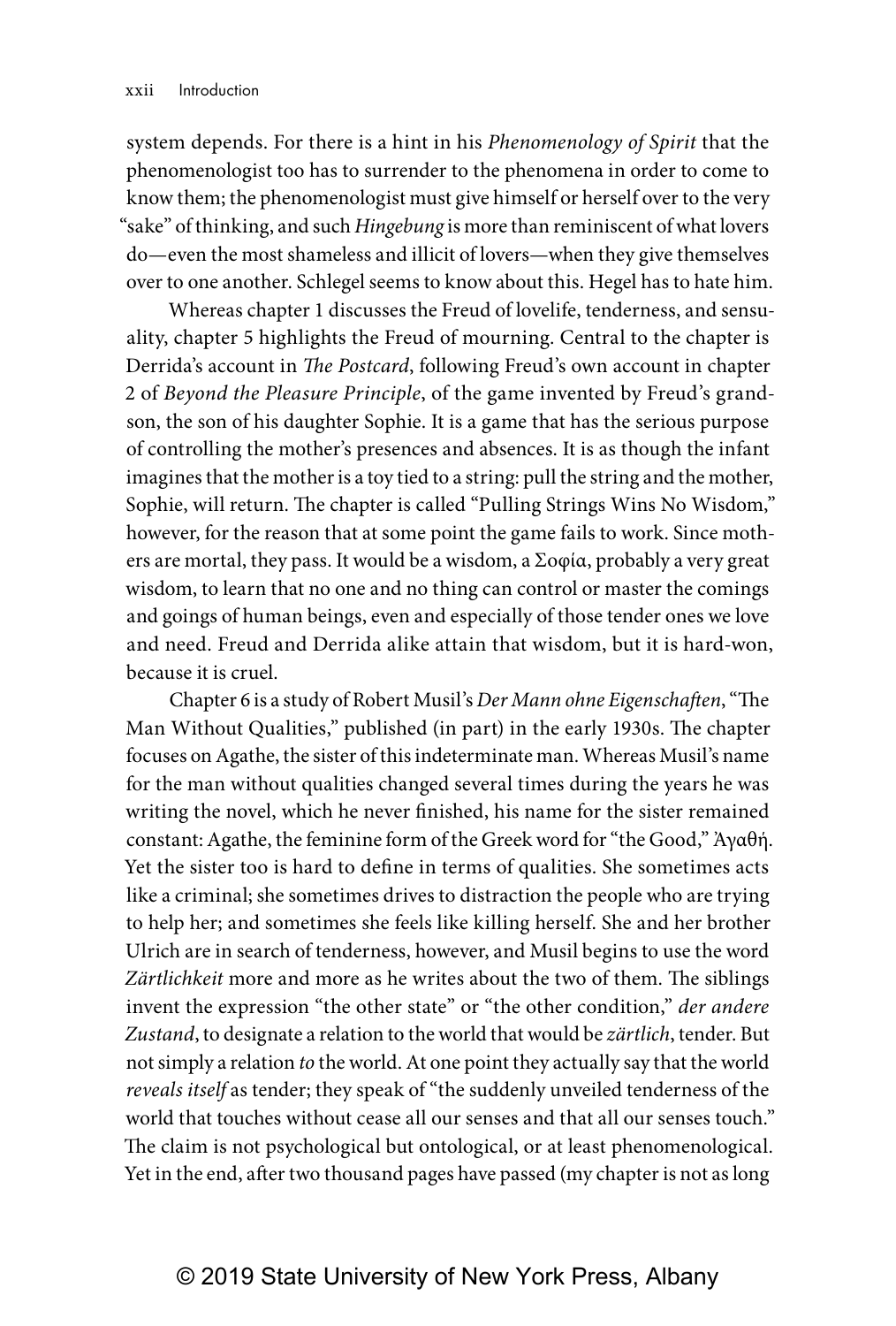as that), Musil does not know what to do with Ulrich and Agathe; better, they cannot tell him what they can do or must do, and Musil died before he could resolve the complications of the plot. Nevertheless, once one has seen the Good, even in a woman without qualities, it is impossible to forget her.

Part Two of the book is devoted to the theme of cruelty. If life is cruel, as one so often hears, when does that cruelty begin? At birth, replies Otto Rank. Chapter 7 reads Rank's *Birth Trauma*, which traces all forms of anxiety and neurosis back to the cruel experience of birth. Rank is thinking not only of the crisis involved in the transition from aquatic existence to a life in the air, a life of breathing, and of the pressure on the skull as one makes one's arduous way, nor only of the comparatively rough handling one receives on the other end of birth. What makes birth particularly cruel is that it truncates our tender existence in the womb. Rank is fascinated by the infinite number of instances in art, literature, religion, and psychology in which intrauterine existence is celebrated as Paradise—the Paradise we all have lost. True, were we to remain in the womb, we might eventually drown or suffocate. Yet back then we were well equipped to survive there, nourishment was at hand, the lights were dimmed, and it seemed we could swim and somersault and frolic endlessly. The psychoanalysts are agreed that it was better than sex. Or at least that sex is an asymptotic effort to return to Paradise.

Who can be surprised that the anxieties that arise as soon as we are born often turn into aggression and cruelty of one sort or another, either toward ourselves if we are well raised or against others if we are raised in the absence of tenderness? In extreme cases of aggression and cruelty, cases of criminality, it occasionally happens—at least in countries that are somewhat backward in their development—that these cases result in condemnation to death by execution. It is surprising to find a philosopher troubling himself about the death penalty, but in the penultimate seminar of his life, this is exactly what happened to Jacques Derrida. He found himself troubled by the history of blood flow—for, as it turns out, the word *cruelty* comes from the Latin word *cruor*, "I am bleeding."

Chapter 8 is a close reading of the two published volumes of the transcript from Derrida's penultimate seminar in Paris during the years 1999–2001. This "death penalty seminar," along with the last seminar, "The Beast and the Sovereign," are remarkable philosophical events, and now remarkable texts. If it seems surprising that Derrida should take such a detailed look at the death penalty, practiced no longer in Europe but still energetically pursued both in the United States and in the nations that the United States regards as its mortal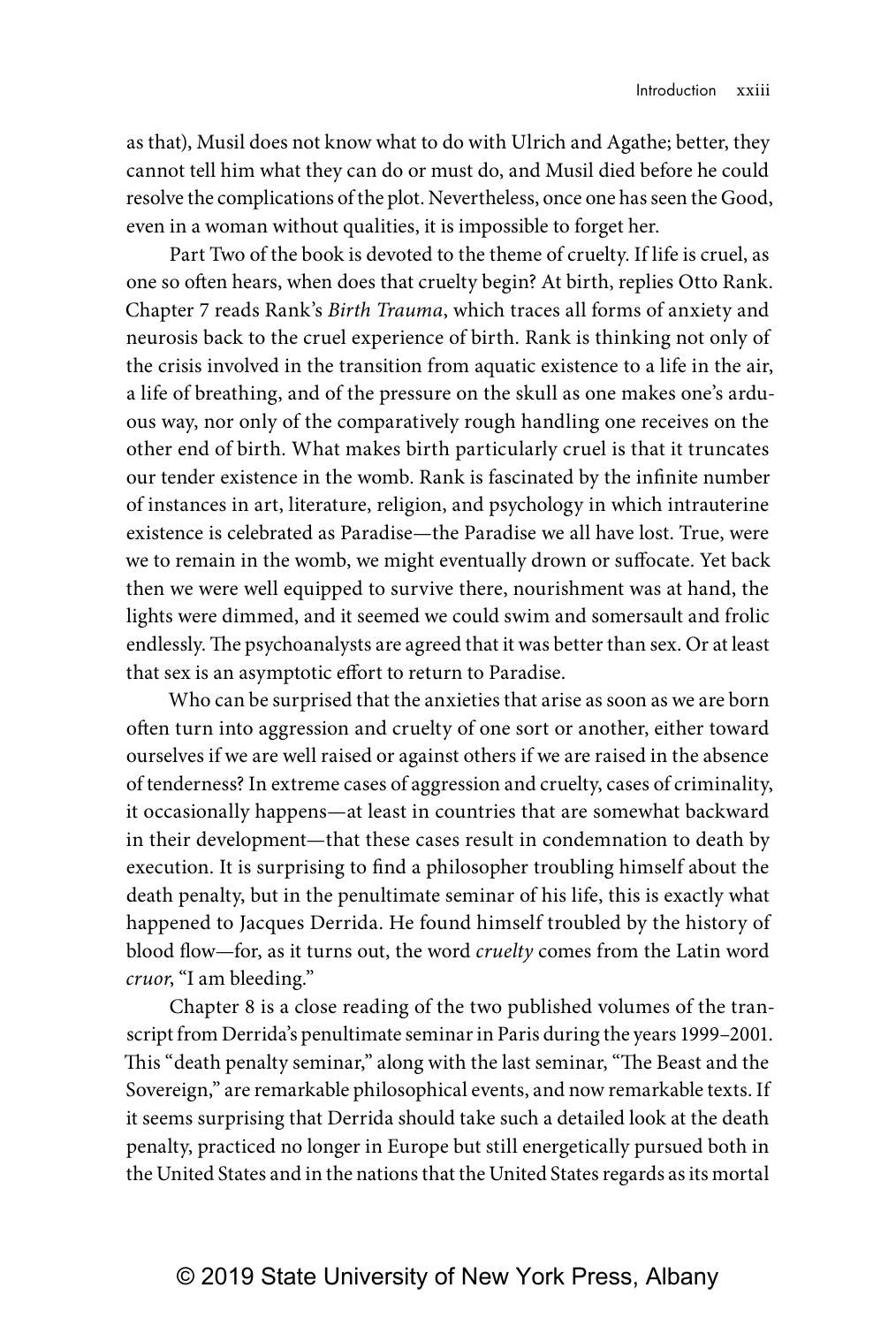enemies, the surprise diminishes when we think of Derrida's preoccupations during the final decades of his life. Among them, the theme of sovereignty is paramount, and the right to execute malefactors or to grant them pardon is the principal privilege of the sovereign head of state. Add to this Derrida's involvement with Heidegger's analysis of being- unto- death in *Being and Time*, an involvement that stretches over all the decades of Derrida's writing career, and the death penalty seminar makes sense. Derrida claims that death by execution would have to have—even though it does not have—central importance for Heidegger's analysis. He begins to wonder whether the cruelty of the death penalty is precisely what is *proper to* humankind—what Heidegger calls the *Eigentlichkeit* or "authenticity" of Dasein. For philosophers have universally supported the death penalty, always taking the side of conservative theologians, whereas many of our greatest writers—Victor Hugo, Percy Bysshe Shelley, and Albert Camus are exemplary in this respect—have vigorously opposed it. Among the philosophers, Derrida pits Nietzsche against Kant, who regards the "law of the talion" and hence capital punishment to be equivalent to the categorical imperative. Nietzsche challenges Kant by asking whether the supposed equivalence of guilt (crime) and inflicted pain (punishment) is in any sense credible, or whether its vaunted rationality "reeks of cruelty."

However, Derrida sees a development taking place in which the death penalty may finally come to an end. That development he traces in what he calls "a history of blood." Does that development mean that cruelty is coming to an end? Or does it mean that a new word for cruelty has to be found? Derrida suggests the German word *Grausamkeit*, which means that which causes a shudder of horror to pass through us. It would denote a less bloody and more "psychological" sense of cruelty. Psychoanalysis therefore becomes another central focus of the death penalty seminar, as Derrida searches for a new notion not only of *cruelty* but also of the *unconscious*. And, one must add, a new notion of *conscious thought,* inasmuch as the *calculative thinking* that seeks suitable punishments for sundry crimes invariably participates in mindless cruelty.

Chapter 9 then takes a closer look at Kant and especially at Kant's idea of freedom. Freedom is essential in Kant's view. Were there no freedom, no one could be held accountable. The need to punish wrongdoing comes first in Kant's system of morality. But this means that the usual view of Kant's ostensible call for respect of the human being as end rather than means—respect for the human being's dignity and worth—is untenable. If the human being is midway between angel and beast, gravity causes it to slip toward the latter. Thus, imputability and accountability (*Zurechnungsfähigkeit, Verantwortung*)